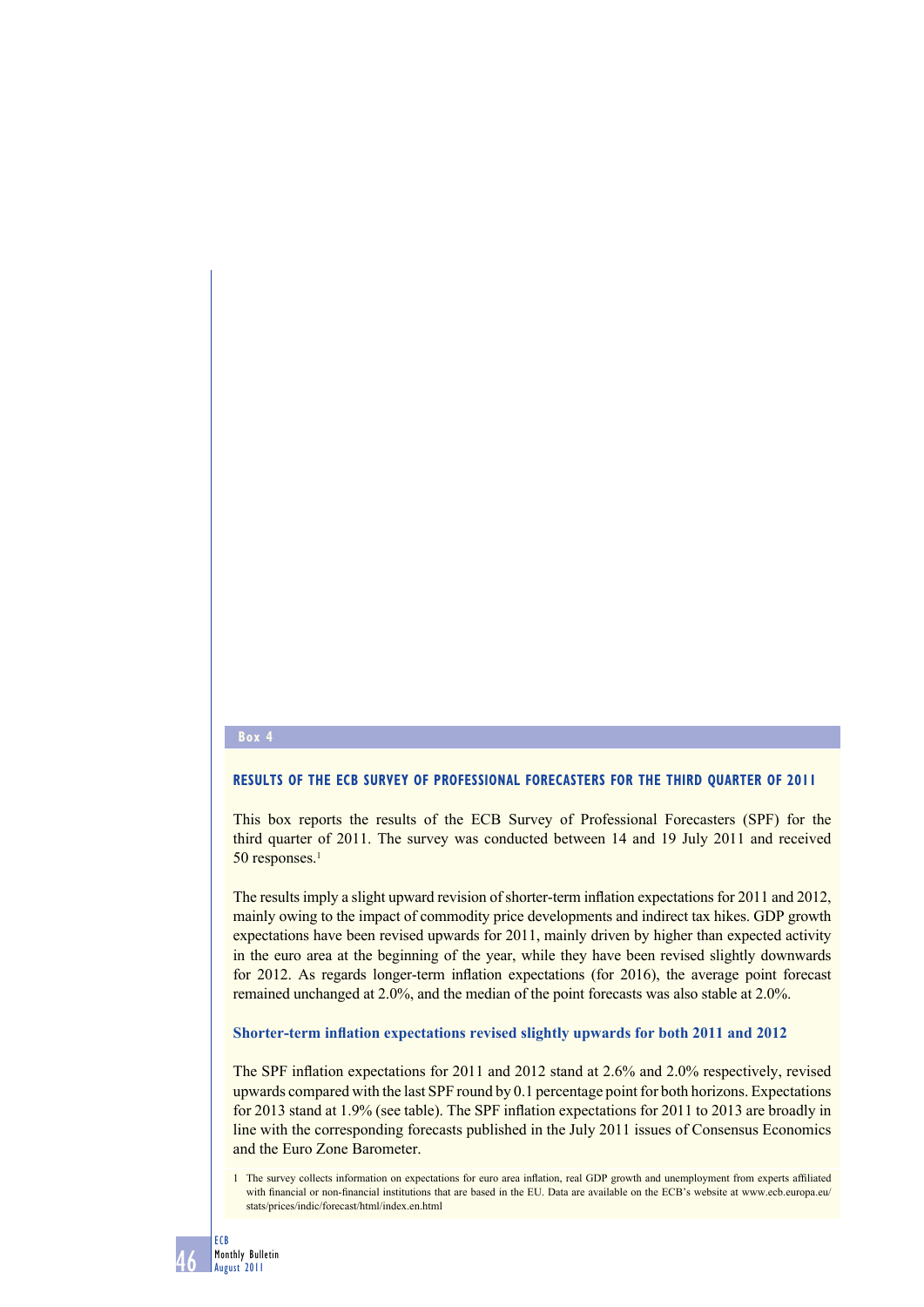Prices and costs

#### **Results of the SPF, Eurosystem staff macroeconomic projections, Consensus Economics and the Euro Zone Barometer**

(annual percentage changes, unless otherwise indicated)

|                                            | <b>Survey horizon</b> |             |                          |                           |
|--------------------------------------------|-----------------------|-------------|--------------------------|---------------------------|
| <b>HICP</b> inflation                      | 2011                  | 2012        | 2013                     | Longer-term <sup>2)</sup> |
| SPF Q3 2011                                | 2.6                   | 2.0         | 1.9                      | 2.0                       |
| Previous SPF (Q2 2011)                     | 2.5                   | 1.9         | ٠                        | 2.0                       |
| Eurosystem staff macroeconomic projections | $2.5 - 2.7$           | $1.1 - 2.3$ | $\overline{\phantom{a}}$ | $\overline{\phantom{a}}$  |
| Consensus Economics (July 2011)            | 2.6                   | 1.9         | 1.7                      | 2.3                       |
| Euro Zone Barometer (July 2011)            | 2.6                   | 1.9         | 1.9                      | 2.1                       |
| <b>Real GDP</b> growth                     | 2011                  | 2012        | 2013                     | Longer-term <sup>2)</sup> |
| SPF Q3 2011                                | 1.9                   | 1.6         | 1.8                      | 1.9                       |
| Previous SPF (Q2 2011)                     | 1.7                   | 1.7         | ٠                        | 1.9                       |
| Eurosystem staff macroeconomic projections | $1.5 - 2.3$           | $0.6 - 2.8$ | -                        | ٠                         |
| Consensus Economics (July 2011)            | 2.0                   | 1.6         | 1.7                      | 1.6                       |
| Euro Zone Barometer (July 2011)            | 2.0                   | 1.7         | 1.7                      | 1.9                       |
| Unemployment rate <sup>1)</sup>            | 2011                  | 2012        | 2013                     | Longer-term <sup>2)</sup> |
| SPF Q3 2011                                | 9.8                   | 9.5         | 9.2                      | 8.2                       |
| Previous SPF (Q2 2011)                     | 9.8                   | 9.5         | ٠                        | 8.2                       |
| Consensus Economics (July 2011)            | 9.8                   | 9.5         | ٠                        | ٠                         |
| Euro Zone Barometer (July 2011)            | 9.8                   | 9.4         | 9.1                      | 8.2                       |

(probability in percentages)

1) As a percentage of the labour force. 2) Longer-term expectations refer to 2015 in the Euro Zone Barometer and in the previous round of the SPF, and to 2016 in the SPF for the third quarter of 2011 and Consensus Economics. Expectations for 2013 and longer-term expectations for Consensus Economics are from the April 2011 release.

While the average point forecast for 2011 has increased only slightly, the aggregate probability distribution has shifted significantly further towards higher outcomes. The probability attached to the range between 2.5% and 2.9% is now 55%. For 2012 and 2013, the highest probabilities are still attached to the interval between 1.5% and 1.9% and that between 2.0% and 2.4%, with somewhat more than 30% in each case (see Chart A).



**Chart A Aggregated probability distribution of average annual inflation expectations for 2011 and 2012 in the latest SPF rounds 1)**

Source: ECB. 1) Corresponds to the average of individual probability distributions provided by SPF forecasters.

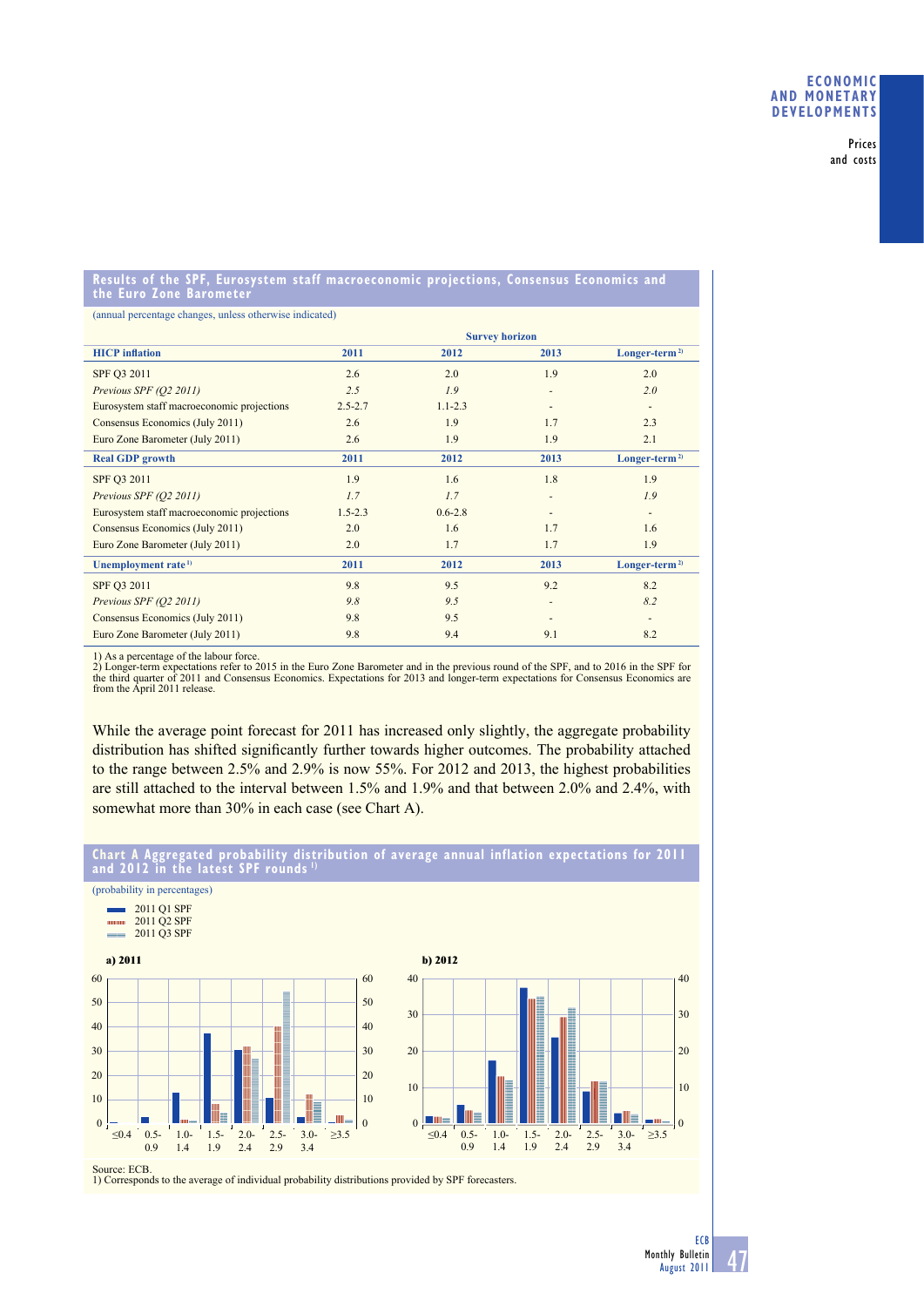The slight upward revision to the point forecasts for 2011 and 2012 is accounted for by developments in commodity prices, in particular oil prices, which some of the respondents see feeding into core inflation. Forecasters' baseline view also incorporates upward pressures from wages, in particular in fast-growing countries, and increases in indirect taxes and administered prices. However, the overall impact of fiscal measures on the outlook for inflation is seen as broadly neutral, since fiscal consolidation is expected to have a dampening effect on aggregate demand. The main upside risks to the baseline inflation outlook are further rises in oil and food prices and the associated second-round effects, as well as a more general risk of more pronounced pressures from unit labour costs and tax increases spilling over into consumer prices. A weaker than expected economic outlook is mentioned as the main downside risk. Based on the individual probability distributions, the balance of risks to the point forecasts is assessed to be slightly on the downside for the whole forecast horizon.<sup>2</sup>

#### **Longer-term inflation expectations unchanged at 2.0%**

The average point forecast for longer-term inflation remained at 2.0% for 2016. At two decimal places, expectations stand on average at 2.01%, which is the second highest level after the third quarter of 2008 and an increase of 0.05 percentage point compared with the previous round. The median and the mode of the point forecasts are stable at 2.0%. The distribution of the point forecasts is still concentrated in the range between 1.8% and 2.0%; however, the share of respondents providing a point forecast of 2.0% has increased to one-half (the second highest share ever recorded, after 57% in the second quarter of 2008). Compared with the longerterm forecasts published in the April 2011 issue of Consensus Economics (for 2016) and the July 2011 issue of the Euro Zone Barometer (for 2015), the SPF longer-term inflation expectations are 0.3 and 0.1 percentage point lower respectively.

The aggregate probability distribution has marginally shifted to higher outcomes compared with the previous SPF round. Indeed, the probability of inflation being at or above 2.0% increased further, to 52%, from 50% in the previous SPF round. Since the SPF survey was first conducted, the 50% threshold has been breached only in the second half of 2008. As there are more respondents with a point forecast above the mean of their probability distribution, the balance of risks surrounding the average point forecast can be regarded as being on the downside.

Disagreement about longer-term inflation expectations as measured by the standard deviation of the point forecasts is unchanged at 0.2 percentage point. Aggregate uncertainty surrounding longer-term inflation expectations,



2 The balance of risks is defined as being on the upside (downside) when fewer respondents report a point forecast above (below) the mean of their probability distribution than respondents reporting a point forecast below (above) the mean.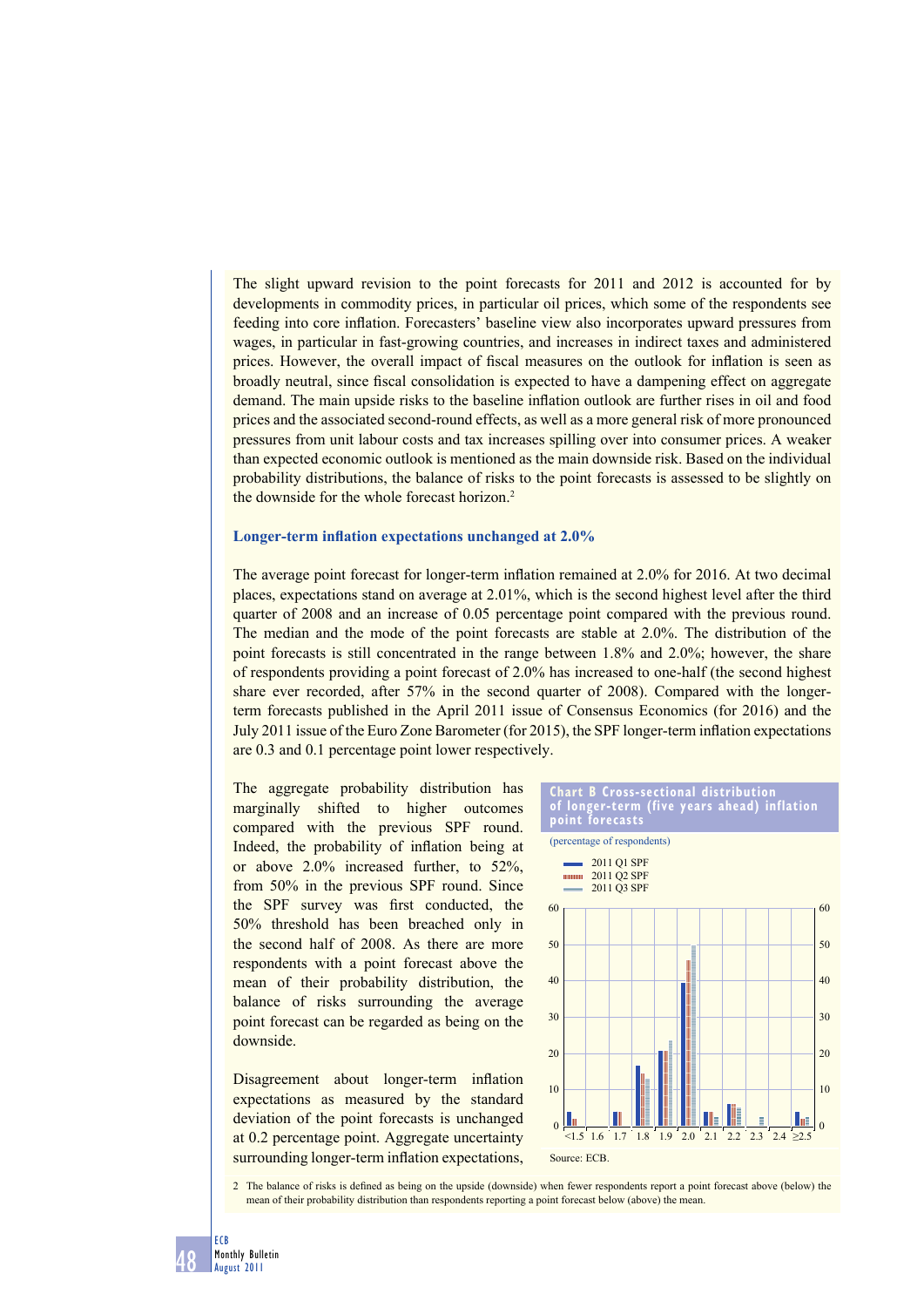Prices and costs

as measured by the standard deviation of the aggregate probability distribution, has declined from the all-time high recorded in the previous SPF round (see Chart C).<sup>3</sup>

## **GDP growth expectations revised upwards for 2011 and downwards for 2012**

On average, GDP growth expectations for the shorter term have been revised upwards for 2011 and slightly downwards for 2012, now standing at 1.9% (+0.2 percentage point) and 1.6% (-0.1 percentage point) respectively. Expectations for 2013 stand at 1.8%. The aggregate probability distribution for 2011 has shifted notably towards higher outcomes, with respondents now assigning almost  $40\%$ probability to both the range between 1.5% and 1.9% and that between 2.0% and 2.4%. With respect to 2012 and 2013, the aggregate probability distributions are much more clearly concentrated in the interval between 1.5% and 1.9% (see Chart D).





Note: Aggregate uncertainty is defined as the standard deviation of the aggregate probability distribution (assuming a discrete probability density function with probability mass concentrated in the middle of the interval).

3 For a discussion regarding uncertainty measures, see the box entitled "Measuring perceptions of macroeconomic uncertainty", *Monthly Bulletin,* ECB, January 2010.



1) Corresponds to the average of individual probability distributions provided by SPF forecasters.